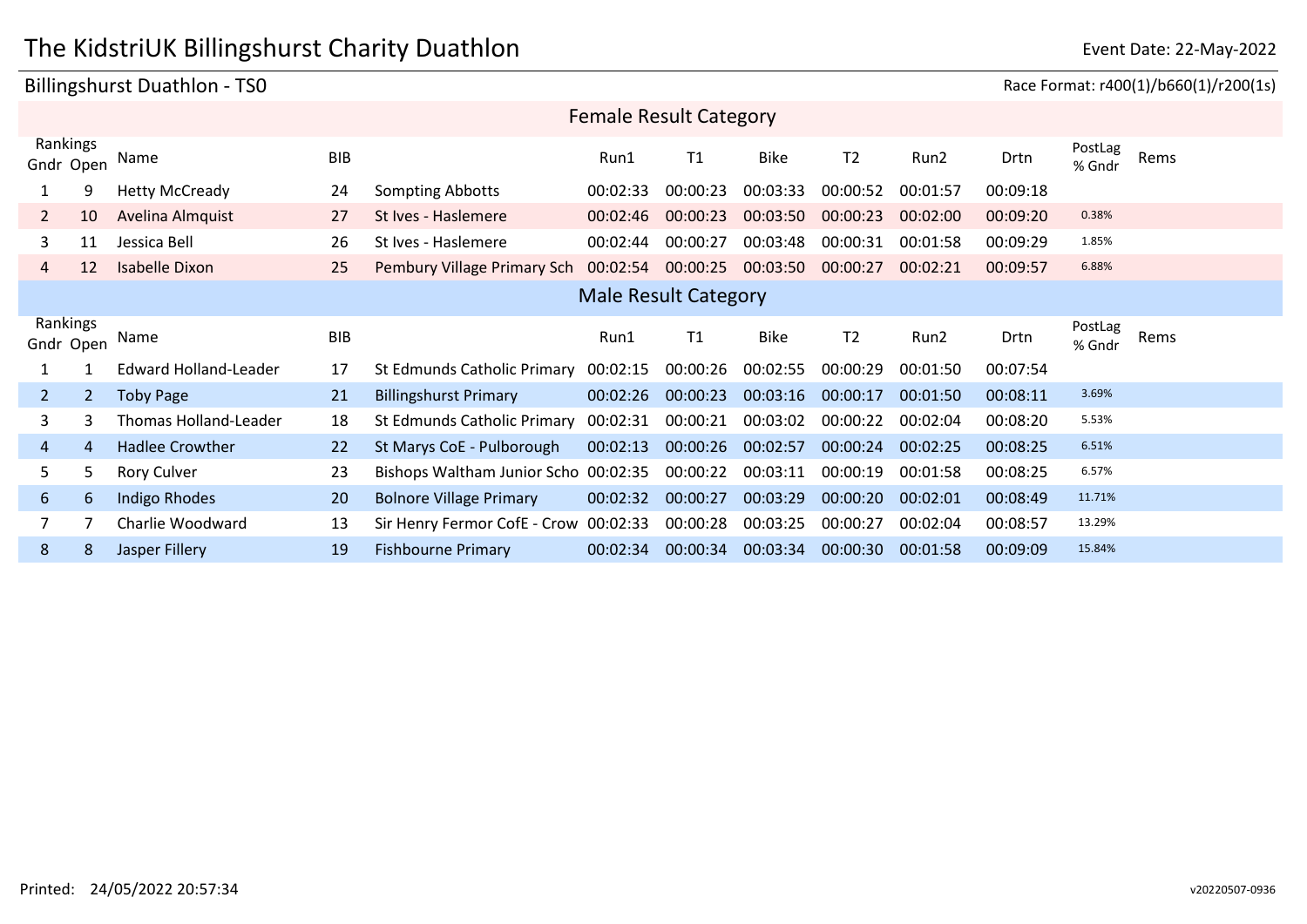### Billingshurst Duathlon - TS1 Race Format: r1k2(3)/b2k(3)/r400(1)

| <b>Female Result Category</b> |                |                          |            |                                        |          |                             |                                     |                |          |          |                   |      |
|-------------------------------|----------------|--------------------------|------------|----------------------------------------|----------|-----------------------------|-------------------------------------|----------------|----------|----------|-------------------|------|
| Rankings<br>Gndr Open         |                | Name                     | <b>BIB</b> |                                        | Run1     | T1                          | <b>Bike</b>                         | T <sub>2</sub> | Run2     | Drtn     | PostLag<br>% Gndr | Rems |
| 1                             | 11             | Isabel Goodey De Diego   | 49         | <b>Guildford High School</b>           | 00:06:39 | 00:00:18                    | 00:08:39                            | 00:00:19       | 00:02:38 | 00:18:33 |                   |      |
| $\overline{2}$                | 14             | <b>Olivia Andrews</b>    | 52         | St Marys CoE - Pulborough              | 00:06:39 | 00:00:21                    | 00:08:14                            | 00:00:16       | 00:03:12 | 00:18:41 | 0.72%             |      |
| 3                             | 15             | Sophia Bell              | 51         | St Ives - Haslemere                    | 00:07:16 | 00:00:18                    | 00:08:08                            | 00:00:15       | 00:03:07 | 00:19:04 | 2.76%             |      |
| 4                             | 17             | Molly-Ann Clarke         | 54         | St Marks - Staplefield                 | 00:06:38 | 00:00:19                    | 00:08:53                            | 00:00:18       | 00:03:13 | 00:19:21 | 4.34%             |      |
| 5                             | 18             | Molly Bye                | 42         | <b>Fishbourne Primary</b>              | 00:07:43 | 00:00:20                    | 00:08:12                            | 00:00:15       | 00:02:58 | 00:19:29 | 4.97%             |      |
| 6                             | 19             | Sophia Gubbins           | 50         | Churchers College Junior Sch           | 00:07:13 | 00:00:22                    | 00:08:36                            | 00:00:16       | 00:03:05 | 00:19:31 | 5.22%             |      |
| 7                             | 20             | Anna Elvey               | 48         | St Marys CoE - Pulborough              | 00:07:32 | 00:00:17                    | 00:08:34                            | 00:00:17       | 00:03:05 | 00:19:45 | 6.46%             |      |
| 8                             | 21             | <b>Esmee Page</b>        | 46         | <b>Billingshurst Primary</b>           | 00:07:02 | 00:00:26                    | 00:09:01                            | 00:00:21       | 00:03:09 | 00:19:59 | 7.75%             |      |
| 9                             | 23             | Jemima Gowland           | 53         | <b>Rustington CP School</b>            | 00:07:43 | 00:00:20                    | 00:09:03                            | 00:00:15       | 00:03:01 | 00:20:22 | 9.82%             |      |
| 10                            | 24             | Siobhan Hunt             | 14         | Sherfield School - Hook                | 00:07:05 | 00:00:25                    | 00:10:26                            | 00:00:22       | 00:02:44 | 00:21:01 | 13.30%            |      |
| 11                            | 25             | Martha Brace             | 41         | St Marys CoE - Pulborough              | 00:07:27 | 00:00:29                    | 00:09:38                            | 00:00:20       | 00:03:11 | 00:21:05 | 13.60%            |      |
| 12                            | 26             | <b>Florence McCready</b> | 43         | <b>Sompting Abbotts</b>                | 00:08:15 | 00:00:24                    | 00:09:12                            | 00:00:20       | 00:03:16 | 00:21:27 | 15.65%            |      |
| 13                            | 27             | Coco Rhodes              | 44         | <b>Bolnore Village Primary</b>         | 00:07:30 | 00:00:26                    | 00:09:43                            | 00:00:31       | 00:03:38 | 00:21:47 | 17.42%            |      |
| 14                            | 29             | <b>Meggie Spicer</b>     | 47         | <b>Orchards Primary</b>                | 00:11:02 | 00:00:28                    | 00:13:07                            | 00:00:30       | 00:04:54 | 00:30:00 | 61.67%            |      |
|                               |                | <b>Isla Evans</b>        | 40         | St Mary's Catholic Primary Sc 00:07:19 |          |                             | 00:00:24 00:12:44 00:00:00 00:00:00 |                |          | 00:00:00 |                   |      |
|                               |                |                          |            |                                        |          | <b>Male Result Category</b> |                                     |                |          |          |                   |      |
| Rankings<br>Gndr Open         |                | Name                     | <b>BIB</b> |                                        | Run1     | T1                          | <b>Bike</b>                         | T <sub>2</sub> | Run2     | Drtn     | PostLag<br>% Gndr | Rems |
| 1                             | 1              | Harry Law                | 10         | <b>Rudgwick Primary School</b>         | 00:06:12 | 00:00:24                    | 00:06:37                            | 00:00:22       | 00:02:42 | 00:16:16 |                   |      |
| 2                             | $\overline{2}$ | <b>Oaklie Corbett</b>    | 103        | <b>Thomas A Becket Juniors</b>         | 00:06:12 | 00:00:21                    | 00:07:00                            | 00:00:14       | 00:02:31 | 00:16:18 | 0.28%             |      |
| 3                             | 3              | <b>Eddie Sykes</b>       | 28         | Sherfield School - Hook                | 00:06:02 | 00:00:24                    | 00:07:05                            | 00:00:22       | 00:02:29 | 00:16:22 | 0.65%             |      |
| 4                             | 4              | <b>Douglas Marshall</b>  | 106        | Sherfield School - Hook                | 00:06:02 | 00:00:17                    | 00:08:23                            | 00:00:15       | 00:02:35 | 00:17:31 | 7.73%             |      |
| 5                             | 5              | <b>William Ellis</b>     | 33         | <b>Steyning Primary School</b>         | 00:06:09 | 00:00:17                    | 00:08:16                            | 00:00:24       | 00:02:26 | 00:17:34 | 7.98%             |      |
| 6                             | 6              | <b>Theo Rehill</b>       | 35         | Kingsham Primary School                | 00:05:39 | 00:00:15                    | 00:08:57                            | 00:00:16       | 00:02:27 | 00:17:34 | 8.07%             |      |
| $\overline{7}$                | 7              | Patrick Wettler          | 37         | West Chiltington Community             | 00:06:55 | 00:00:22                    | 00:07:27                            | 00:00:18       | 00:02:50 | 00:17:51 | 9.79%             |      |
| 8                             | 8              | Aaron Gascoyne           | 31         | St Marys CoE - Pulborough              | 00:06:04 | 00:00:29                    | 00:08:40                            | 00:00:19       | 00:02:42 | 00:18:14 | 12.12%            |      |
| 9                             | 9              | Leo Dale                 | 39         | St Marys CoE - Pulborough              | 00:05:41 | 00:00:20                    | 00:09:21                            | 00:00:17       | 00:02:38 | 00:18:17 | 12.39%            |      |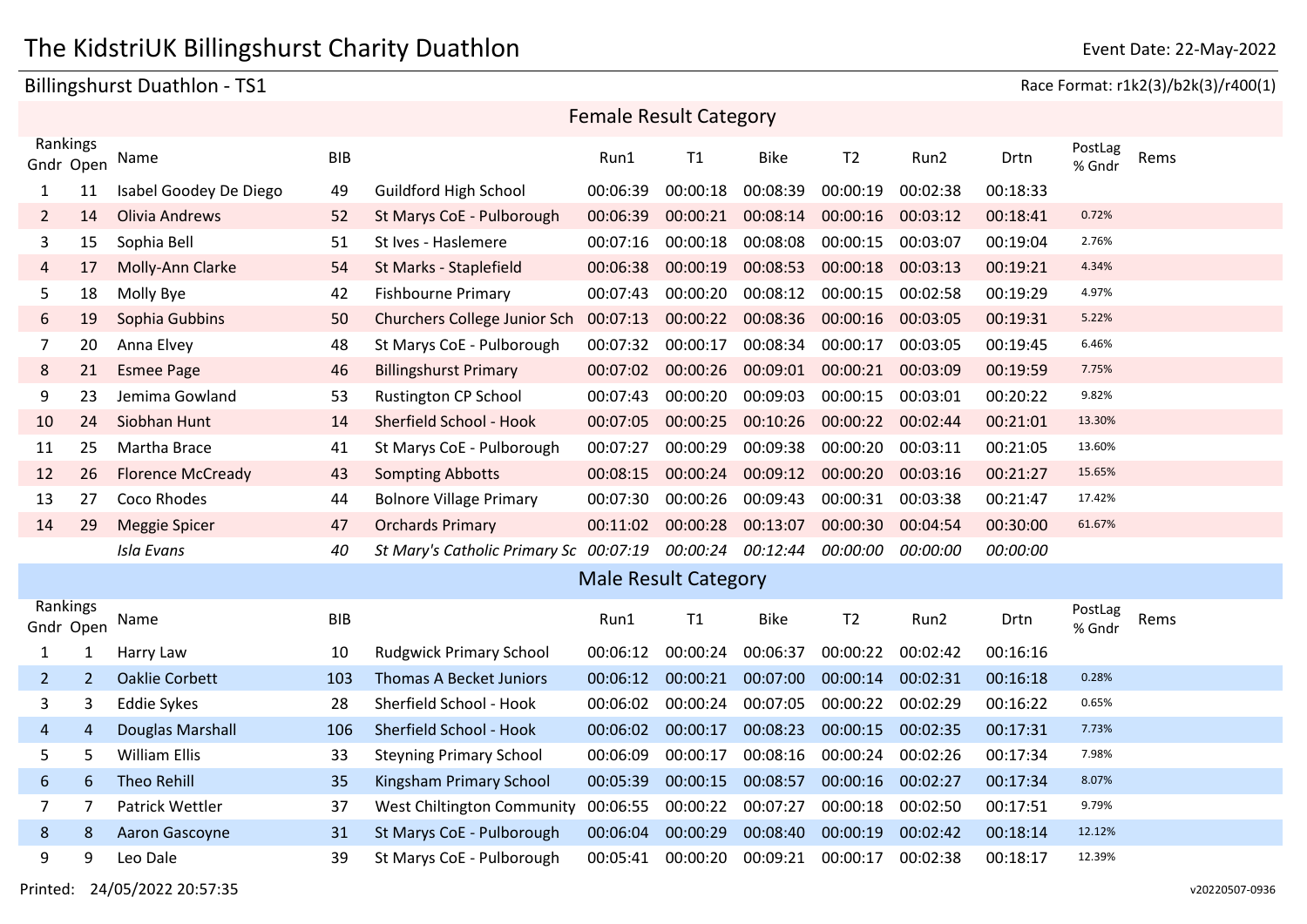| 10 <sup>1</sup> | 10 Oscar Daly         | 29 |                                                                                       |  |  | 00:07:04 00:00:21 00:07:52 00:00:20 00:02:45 00:18:22      |          | 12.94% |
|-----------------|-----------------------|----|---------------------------------------------------------------------------------------|--|--|------------------------------------------------------------|----------|--------|
|                 | 11 12 Bertie Woodward | 38 | Sir Henry Fermor CofE - Crow 00:06:47 00:00:21 00:08:13 00:00:18 00:02:57 00:18:36    |  |  |                                                            |          | 14.40% |
|                 | 12 13 Daniel Phillips | 34 | St Marys CoE - Pulborough  00:06:56  00:00:26  00:08:25  00:00:26  00:02:25  00:18:38 |  |  |                                                            |          | 14.58% |
|                 | 13 16 Marcus Bell     | 36 | St Marys CoE - Pulborough                                                             |  |  | 00:06:46  00:00:25  00:08:08  00:00:20  00:03:29  00:19:09 |          | 17.71% |
|                 | 14 22 Sam Sparrow     | 30 | Alton School                                                                          |  |  | 00:07:05  00:00:21  00:09:14  00:00:23  00:03:01           | 00:20:05 | 23.46% |
|                 | 15 28 Ollie Fillery   | 32 | <b>Fishbourne Primary</b>                                                             |  |  | 00:08:01  00:00:22  00:09:40  00:00:21  00:03:28           | 00:21:52 | 34.44% |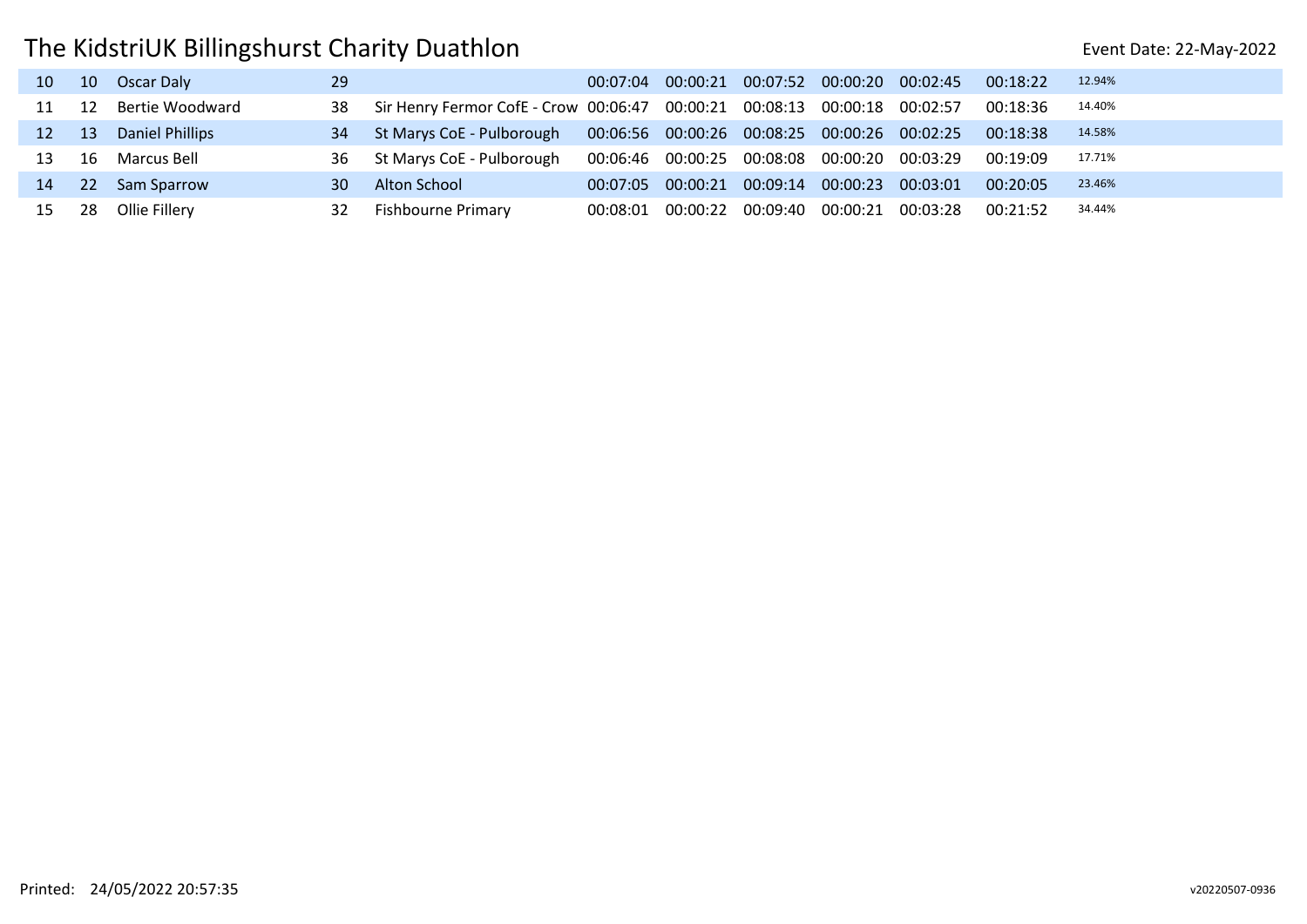### Billingshurst Duathlon - TS2 Race Format: r1k6(4)/b4k(6)/r400(1)

| <b>Female Result Category</b> |                |                            |            |                                       |          |                             |             |                   |          |          |                   |      |
|-------------------------------|----------------|----------------------------|------------|---------------------------------------|----------|-----------------------------|-------------|-------------------|----------|----------|-------------------|------|
| Rankings<br>Gndr Open         |                | Name                       | <b>BIB</b> |                                       | Run1     | T1                          | <b>Bike</b> | T <sub>2</sub>    | Run2     | Drtn     | PostLag<br>% Gndr | Rems |
| $\mathbf{1}$                  | 6              | <b>Emily Davenport</b>     | 77         | <b>Guildford High School</b>          | 00:07:33 | 00:00:19                    | 00:13:41    | 00:00:19          | 00:02:34 | 00:24:27 |                   |      |
| $\overline{2}$                | 7              | <b>Isla Oxley</b>          | 78         | <b>Guildford High School</b>          | 00:08:44 | 00:00:24                    | 00:12:55    | 00:00:19          | 00:02:31 | 00:24:52 | 1.70%             |      |
| 3                             | 8              | Layla Martin               | 82         | <b>St Thomas More Primary</b>         | 00:08:33 | 00:00:18                    | 00:13:19    | 00:00:18          | 00:02:53 | 00:25:21 | 3.69%             |      |
| 4                             | 17             | <b>Mylie Corbett</b>       | 81         | Durrington High School                | 00:07:34 | 00:00:25                    | 00:17:18    | 00:00:20          | 00:02:25 | 00:28:02 | 14.66%            |      |
| 5                             | 20             | Ava-Mai Malone             | 83         | <b>Cuxton Junior School</b>           | 00:09:01 | 00:00:21                    | 00:16:42    | 00:00:19          | 00:02:43 | 00:29:06 | 19.01%            |      |
| 6                             | 21             | <b>Elizabeth Groves</b>    | 104        | <b>Chesswood Middle School</b>        | 00:08:59 | 00:00:25                    | 00:16:25    | 00:00:22 00:03:01 |          | 00:29:12 | 19.42%            |      |
| 7                             | 22             | Alice Webb                 | 79         | <b>Thomas A Becket Juniors</b>        | 00:08:49 | 00:00:26                    | 00:17:53    | 00:00:24          | 00:02:51 | 00:30:22 | 24.22%            |      |
| 8                             | 23             | <b>Erin Spicer</b>         | 80         | <b>Orchards Primary</b>               | 00:12:31 | 00:00:29                    | 00:23:52    | 00:00:38          | 00:04:06 | 00:41:35 | 70.11%            |      |
|                               |                |                            |            |                                       |          | <b>Male Result Category</b> |             |                   |          |          |                   |      |
| Rankings<br>Gndr Open         |                | Name                       | <b>BIB</b> |                                       | Run1     | T1                          | <b>Bike</b> | T <sub>2</sub>    | Run2     | Drtn     | PostLag<br>% Gndr | Rems |
| $\mathbf{1}$                  | 1              | James Clarke               | 63         | <b>Alresford School</b>               | 00:07:08 | 00:00:16                    | 00:12:13    | 00:00:18          | 00:02:23 | 00:22:18 |                   |      |
| $\overline{2}$                | $\overline{2}$ | Noah Blythe                | 72         | Warden Park Academy                   | 00:07:47 | 00:00:19                    | 00:11:40    | 00:00:22          | 00:02:24 | 00:22:31 | 1.01%             |      |
| 3                             | 3              | Archie Broderick           | 64         | Beacon Accademy - Crowbor             | 00:07:52 | 00:00:16                    | 00:12:20    | 00:00:16          | 00:02:23 | 00:23:07 | 3.72%             |      |
| 4                             | 4              | Cooper Aberdour            | 71         | Patcham Juniors                       | 00:08:16 | 00:00:21                    | 00:12:52    | 00:00:18          | 00:02:29 | 00:24:16 | 8.86%             |      |
| 5                             | 5.             | Frank Edwards              | 69         | Parsons Down Junior School            | 00:07:52 | 00:00:29                    | 00:13:06    | 00:00:20          | 00:02:35 | 00:24:22 | 9.34%             |      |
| 6                             | 9              | Luca de Giovanni           | 65         | Herne Junior                          | 00:07:09 | 00:00:24                    | 00:15:11    | 00:00:21          | 00:02:19 | 00:25:23 | 13.86%            |      |
| $\overline{7}$                | 10             | Max Dale                   | 75         | St Marys CoE - Pulborough             | 00:08:25 | 00:00:29                    | 00:13:14    | 00:00:23          | 00:03:04 | 00:25:35 | 14.76%            |      |
| 8                             | 11             | <b>Samuel MacHell</b>      | 70         | The Prebendal School - Chich          | 00:08:31 | 00:00:19                    | 00:13:48    | 00:00:23          | 00:02:43 | 00:25:43 | 15.37%            |      |
| 9                             | 12             | Ollie Dixon                | 68         | <b>Storrington Primary School</b>     | 00:08:15 | 00:00:20                    | 00:14:20    | 00:00:27          | 00:02:37 | 00:25:59 | 16.58%            |      |
| 10                            | 13             | <b>Finlay Palmer-smith</b> | 74         | <b>Downsend School</b>                | 00:08:41 | 00:00:22                    | 00:15:25    | 00:00:26          | 00:02:24 | 00:27:19 | 22.53%            |      |
| 11                            | 14             | Lucas Goodey De Diego      | 73         | <b>RGS Prep</b>                       | 00:08:46 | 00:00:34                    | 00:15:00    | 00:00:31          | 00:02:43 | 00:27:35 | 23.71%            |      |
| 12                            | 15             | Benjamin Rushby            | 66         | Deer Park School - Richmond           | 00:08:46 | 00:00:21                    | 00:15:36    | 00:00:22          | 00:02:40 | 00:27:45 | 24.48%            |      |
| 13                            | 16             | <b>Tate Lawler</b>         | 67         | Deer Park School - Richmond 00:08:45  |          | 00:00:20                    | 00:15:36    | 00:00:22          | 00:02:42 | 00:27:45 | 24.48%            |      |
| 14                            | 18             | <b>Marc Ambros</b>         | 62         | English Martyrs RC Primary S 00:09:04 |          | 00:00:25                    | 00:16:05    | 00:00:23          | 00:02:45 | 00:28:42 | 28.72%            |      |
| 15                            | 19             | Daniel McMullan            | 107        |                                       | 00:07:53 | 00:00:18                    | 00:17:16    | 00:00:00          | 00:00:00 | 00:29:00 | 30.09%            |      |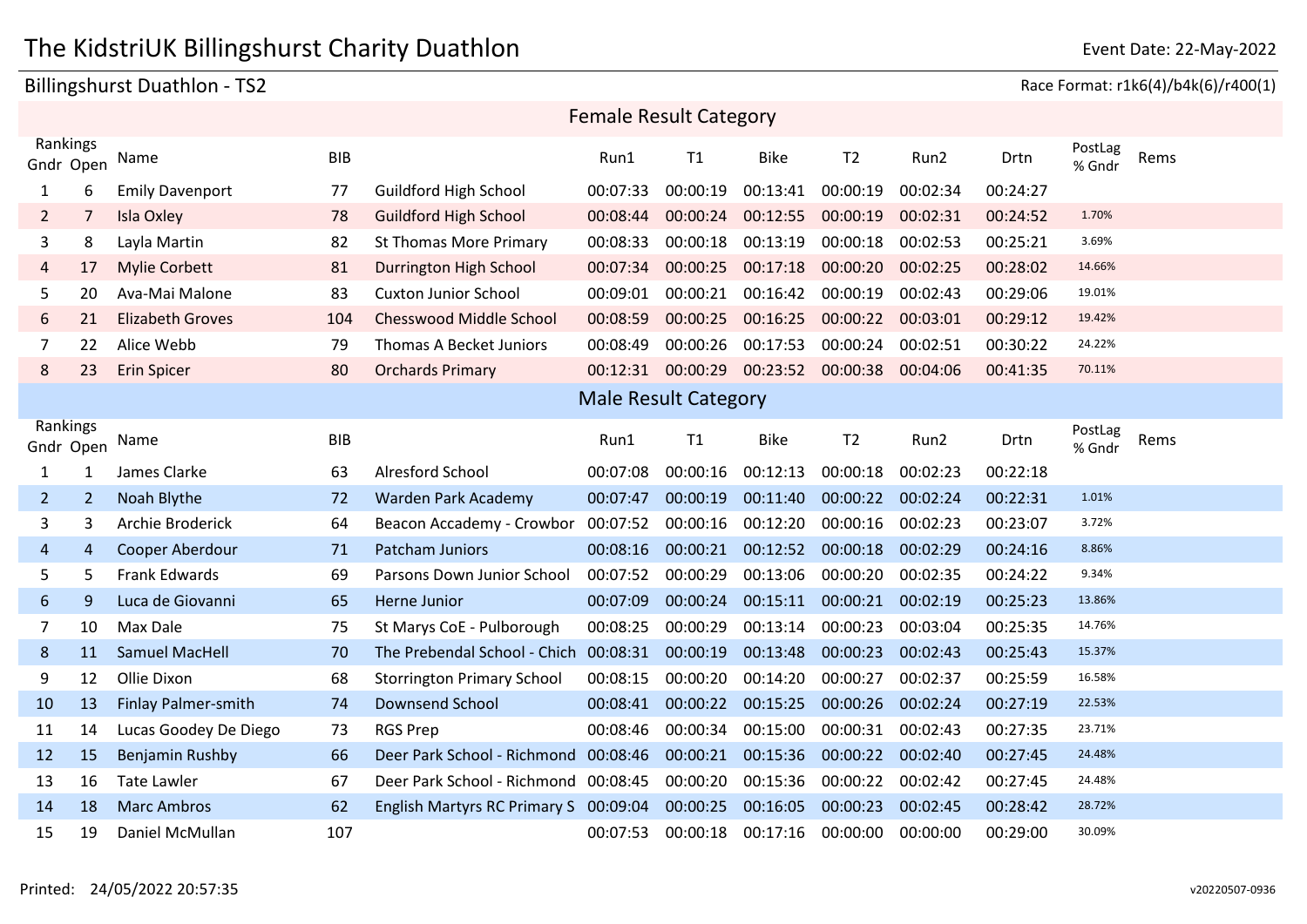### Billingshurst Duathlon - TS3 **Race Format: r2k(5)/b6k(9)/r800(2**

| <b>Female Result Category</b>    |                           |            |                                                         |          |                             |             |                |          |          |                   |      |
|----------------------------------|---------------------------|------------|---------------------------------------------------------|----------|-----------------------------|-------------|----------------|----------|----------|-------------------|------|
| Rankings<br>Gndr Open            | Name                      | <b>BIB</b> |                                                         | Run1     | T1                          | <b>Bike</b> | T <sub>2</sub> | Run2     | Drtn     | PostLag<br>% Gndr | Rems |
| 5                                | <b>Molly Smithers</b>     | 92         | Chichester High School                                  | 00:09:11 | 00:00:16                    | 00:19:40    | 00:00:16       | 00:04:24 | 00:33:47 |                   |      |
| $\overline{2}$                   | Keira Oxley               | 93         | <b>Guildford High School</b>                            | 00:10:15 | 00:00:23                    | 00:20:46    | 00:00:18       | 00:04:55 | 00:36:36 | 8.32%             |      |
| 3<br>9                           | Enya Hookins              | 61         | Lingfield College                                       | 00:10:49 | 00:00:29                    | 00:20:37    | 00:00:16       | 00:05:26 | 00:37:37 | 11.34%            |      |
| 10<br>4                          | Sophie Rayner             | 95         | <b>Millais Secondary</b>                                | 00:11:23 | 00:00:30                    | 00:20:01    | 00:00:20       | 00:06:05 | 00:38:19 | 13.39%            |      |
| 5<br>11                          | Mae Elvey                 | 94         | The Weald Community Scho                                | 00:10:38 | 00:00:26                    | 00:21:52    | 00:00:21       | 00:05:03 | 00:38:19 | 13.42%            |      |
|                                  | Sabina Ambros             | 91         | St Oscar Romero Catholic Hig 00:00:00 00:00:00 00:00:00 |          |                             |             | 00:00:00       | 00:00:00 | 00:00:00 |                   |      |
|                                  |                           |            |                                                         |          |                             |             |                |          |          |                   |      |
|                                  |                           |            |                                                         |          | <b>Male Result Category</b> |             |                |          |          |                   |      |
| Rankings<br>Gndr Open            | Name                      | <b>BIB</b> |                                                         | Run1     | T1                          | <b>Bike</b> | T <sub>2</sub> | Run2     | Drtn     | PostLag<br>% Gndr | Rems |
|                                  | Niclas Olley              | 89         | Upper Shirley High                                      | 00:08:24 | 00:00:19                    | 00:15:14    | 00:00:16       | 00:03:42 | 00:27:55 |                   |      |
| $\overline{2}$<br>$\overline{2}$ | <b>Finlay Blythe</b>      | 88         | Warden Park Academy                                     | 00:08:07 | 00:00:17                    | 00:16:06    | 00:00:14       | 00:03:39 | 00:28:23 | 1.69%             |      |
| 3<br>3                           | Martin Carbajosa Carballo | 87         | <b>Cowes Enterprise Collegue</b>                        | 00:08:48 | 00:00:19                    | 00:18:03    | 00:00:16       | 00:04:11 | 00:31:38 | 13.33%            |      |
| 4<br>4                           | William Holland-Leader    | 84         | St Peters Catholic School - Gu 00:09:27                 |          | 00:00:19                    | 00:18:02    | 00:00:19       | 00:04:50 | 00:32:57 | 18.06%            |      |
| 6<br>5                           | Luca Picco                | 86         | Beacon Accademy - Crowbor 00:08:55                      |          | 00:00:21                    | 00:20:21    | 00:00:19       | 00:04:19 | 00:34:15 | 22.74%            |      |
| 6<br>8                           | <b>Bertie Isaacs</b>      | 90         | <b>Guildford County</b>                                 | 00:09:56 | 00:00:26                    | 00:21:22    | 00:00:20       | 00:04:49 | 00:36:52 | 32.12%            |      |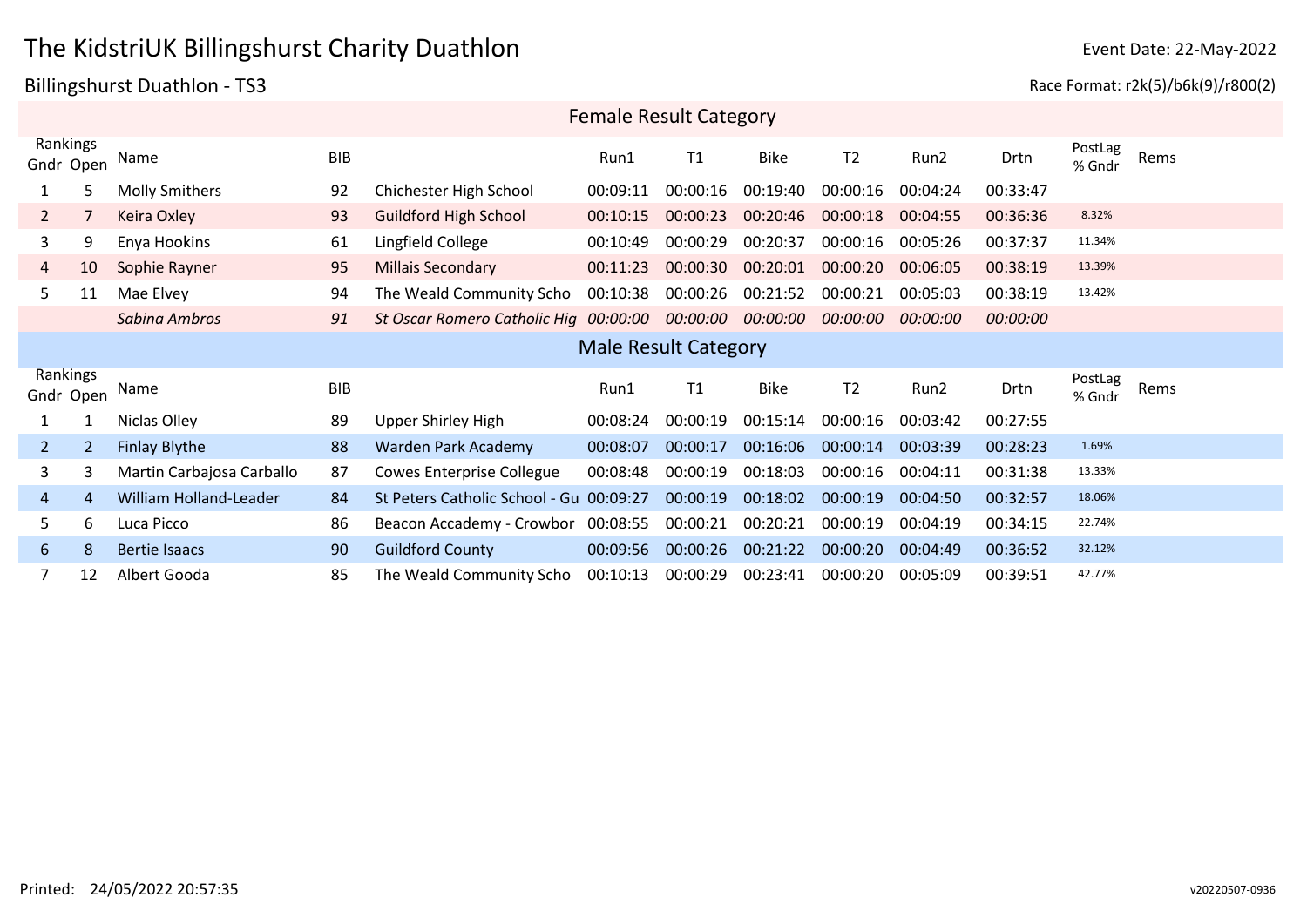## The KidstriUK Billingshurst Charity Duathlon **Example 2018** Event Date: 22-May-2022

### Billingshurst Duathlon - YthA Race Format: r2k4(6)/b6k(9)/r1k6(4) Gndr Open Name BIB Drtn PostLag PostLag<br>% Gndr Rems Rankings Female Result Category Run1 T1 Bike T2 Run2 1 2 Violet Isaacs 101 Guildford County 00:10:44 00:00:22 00:18:45 00:00:20 00:06:04 00:36:15 2 6 Sophie Hobbs 100 Brighton Girls School 00:13:31 00:00:43 00:25:18 00:00:29 00:08:01 00:48:03 32.55% Gndr Open Name BIB Drtn PostLag PostLag<br>% Gndr Rems Rankings Male Result Category Run1 T1 Bike T2 Run2 1 1 Henry Davison 98 The Forest School - Horsham 00:10:46 00:00:18 00:16:27 00:00:21 00:06:22 00:34:15 2 3 Noah Stepney 96 St Oscar Romero Catholic Hig 00:11:31 00:00:24 00:17:59 00:00:30 00:06:43 00:37:07 8.38% 3 4 Alfie Malone 97 Meopham School 00:13:07 00:00:23 00:20:08 00:00:23 00:07:41 00:41:42 21.77% 4 5 Jack Nunn 99 The Regis School - Bognor Re 00:16:42 00:01:13 00:18:25 00:00:30 00:09:23 00:46:12 34.92%